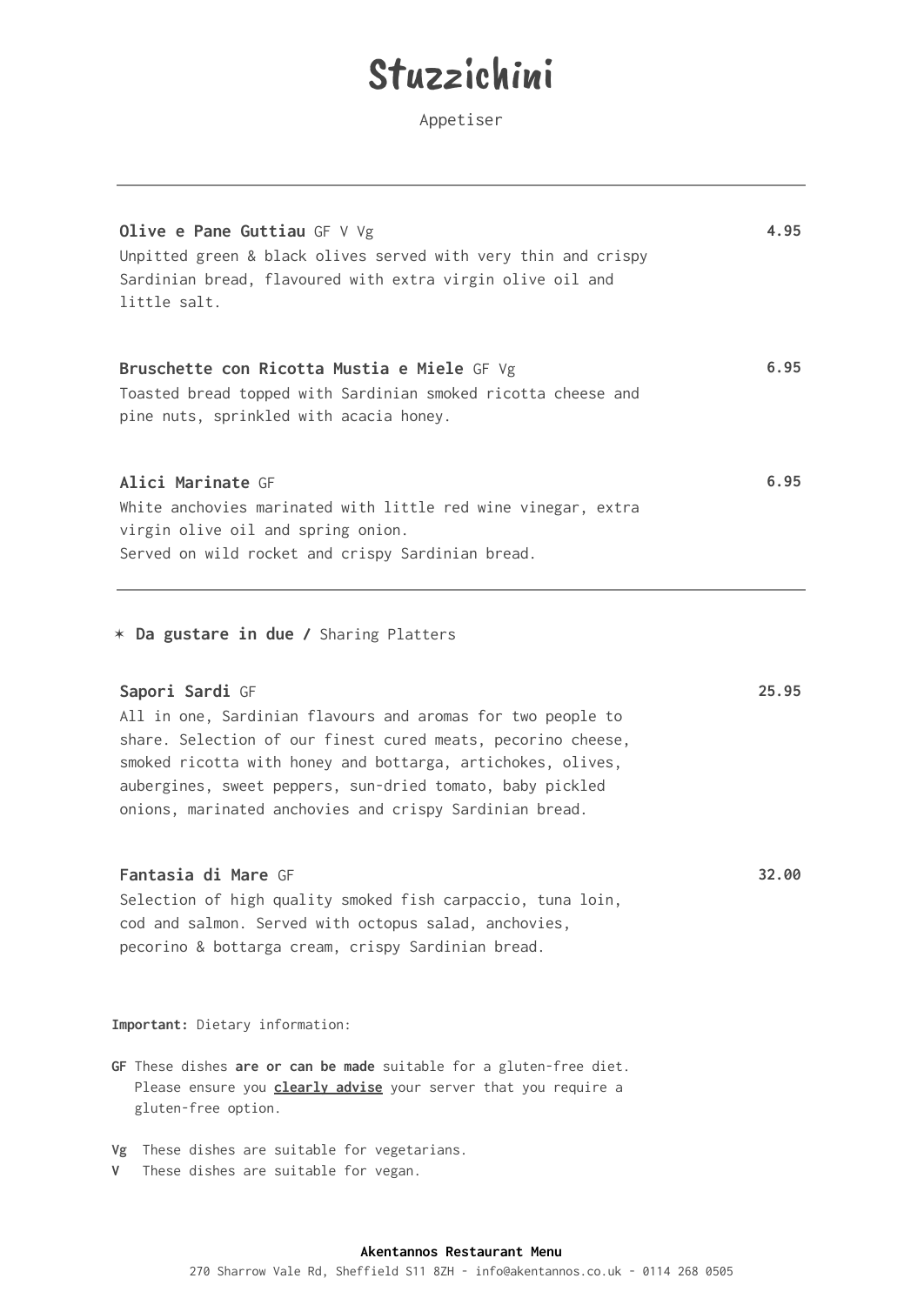# Antipasti

Starters

| Vellutata GF Vg<br>Freshly homemade leek and potato velouté with saffron and extra<br>virgin olive oil. Topped with pecorino cheese.<br>Served with artisan bread.                                     | 6.95  |
|--------------------------------------------------------------------------------------------------------------------------------------------------------------------------------------------------------|-------|
| Degustazione Tipica Sarda GF<br>A platter of mixed Sardinian cured meats served with cheeses,<br>olives, aubergines, artichokes and Sardinian crispy bread.                                            | 15.95 |
| Antipasto Vegetariano GF V Vg<br>Sweet peppers, grilled aubergines, black olives, baby pickled<br>onions, artichokes and wild mushrooms marinated in basil oil.                                        | 9.95  |
| Prosciutto di Cinghiale al Miele Tartufato GF<br>Sardinian wild boar ham served with truffle honey, walnuts,<br>pecorino cheese and rocket leaves.                                                     | 11.95 |
| Melanzane con Crema di Pecorino e Pane Carasau GF Vg<br>Grilled aubergines, baked with pecorino cream, fresh tomato sauce,<br>basil oil and crispy Sardinian bread.                                    | 10.95 |
| Polpi Piccanti GF<br>Fresh and tender octopus with garlic, parsley, chilli, white wine,<br>little red wine vinegar and fresh tomato sauce.<br>Served with Squid Ink, Balsamic Pearls and Rustic Bread. | 13.95 |
| Purpuzza & Mozzarella di Bufala GF<br>Rustic bread, fennel sausage, wild mushrooms, buffalo<br>mozzarella DOP, basil emulsion.                                                                         | 10.95 |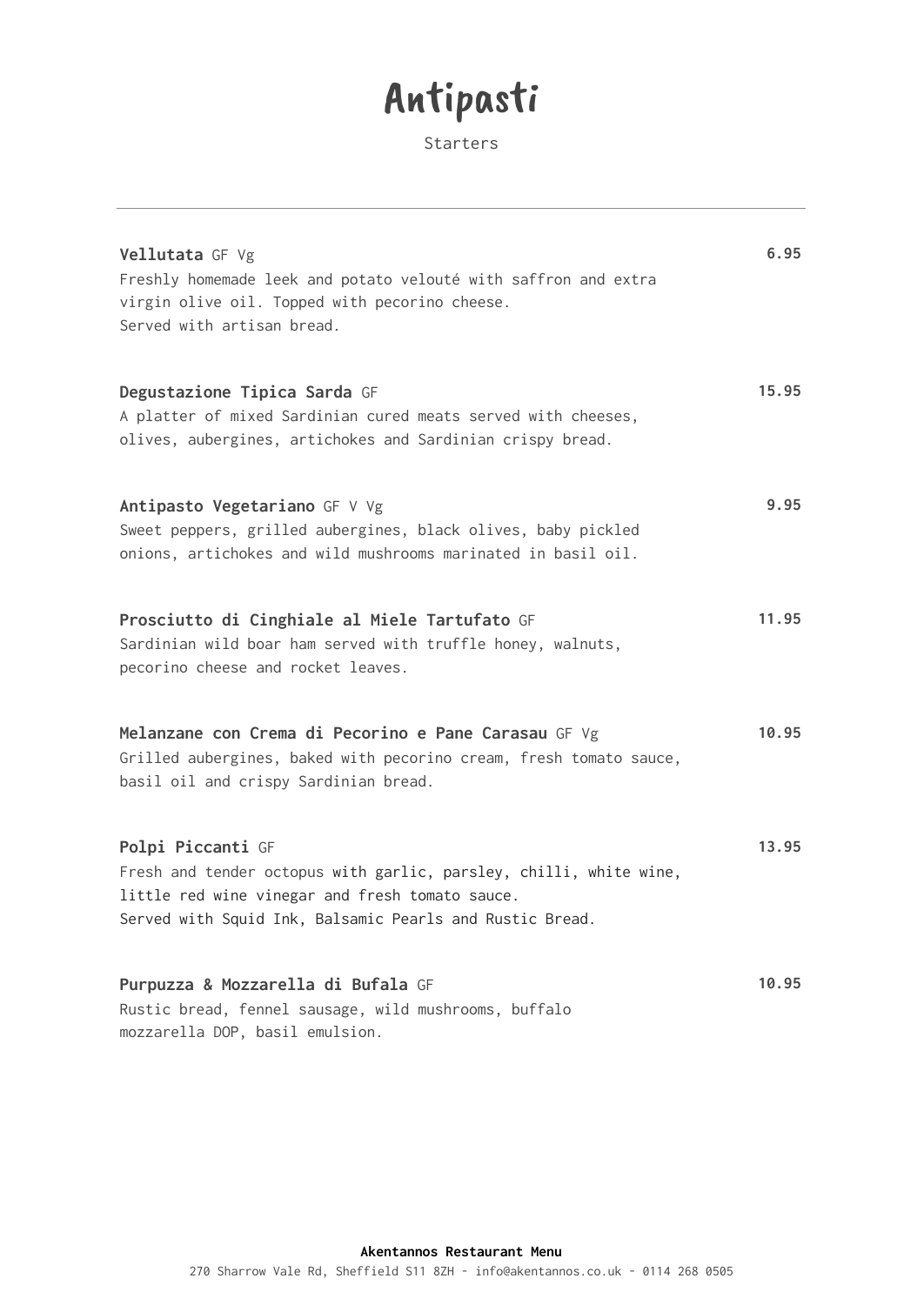## Pasta

| Ravioli con Ricotta di Pecora e Pistacchi Vg<br>Fresh ravioli, filled with sheep ricotta cheese and pistachios,<br>served with tomato and basil sauce, topped with pecorino cheese.                                                                                                                           | 15.95 |
|---------------------------------------------------------------------------------------------------------------------------------------------------------------------------------------------------------------------------------------------------------------------------------------------------------------|-------|
| Spaghetti al Cartoccio GF<br>Mixed seafood and shellfish spaghetti with fresh tomato, basil<br>and little chilli, served in a sealed foil parcel to maintain<br>the delicious flavours and aroma.                                                                                                             | 17.95 |
| Penne con Asparagi e Fave GF Vg<br>Penne pasta served with fresh asparagus, broad beans, potatoes,<br>rosemary, pine nuts, cherry tomatoes, extra virgin olive oil,<br>garlic, fresh chilli and pecorino cheese.                                                                                              | 13.95 |
| Fregola ai Frutti di Mare e Bottarga<br>Sardinian pasta pearls cooked in a fish broth with mixed seafood<br>and shellfish, fresh tomato, basil, little Vermentino wine, lemon<br>zest and bottarga.                                                                                                           | 18.95 |
| Malloreddus con Sugo di Agnello GF<br>Traditional Sardinian, shell-shaped pasta served with delicious<br>sauce made with fillet of lamb, tomato sauce, little chilli and<br>fennel seeds. Topped with sardinian pecorino cheese shavings.                                                                     | 14.95 |
| Pane Frattau<br>Pane Frattau is a typical dish and traditional Sardinian<br>based on layers of Sardinian bread "pane carasau", softened<br>using meat broth, served with lamb sauce and pecorino cheese.<br>Topped with free range poached egg.<br>(Pane Frattau can also be served Vegetarian & Gluten Free) | 15.95 |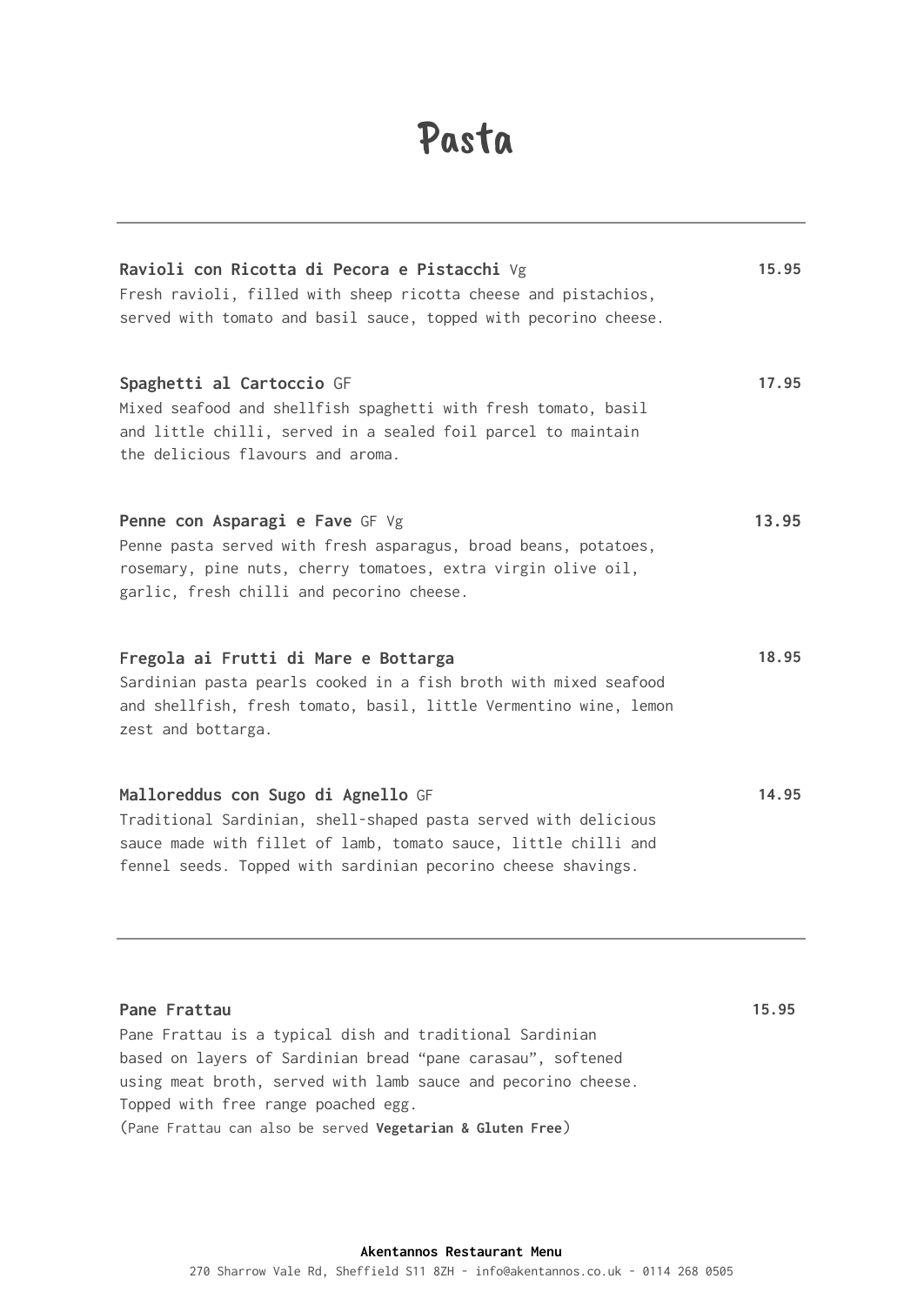### Carne

Meat

| Capretto GF<br>Slow cooking mild-fed goat shoulder with black pepper<br>and rosemary. Served with fresh vegetables.                                                                                 | 28.95 |
|-----------------------------------------------------------------------------------------------------------------------------------------------------------------------------------------------------|-------|
| Stinco di Maiale al Cannonau GF<br>Baked pork shank with rosemary, garlic, black pepper and<br>little Cannonau red wine. Served with roasted potatoes.                                              | 20.95 |
| Coniglio GF<br>Fresh Rabbit on the bone, with carrot, onion, celery, little<br>garlic, a touch of tomato sauce, white wine, rosemary and<br>whole unpitted green olives. Served with artisan bread. | 17.95 |
| Tagliata GF<br>10 oz prime aged Fillet of Beef, grilled, generously sliced<br>laid on a bed of fresh wild rocket, topped with extra virgin<br>olive oil and pecorino cheese shavings.               | 30.00 |
| Costine di Agnello con Fave e Piselli GF<br>Lamb cutlets served with broad beans and peas, a little tomato<br>sauce, rosemary, garlic, onion, lemon zest and a touch of<br>white wine.              | 22.50 |
| Guancia di Manzo GF<br>Grandma's secret recipe, slow cooked Beef cheek. Served with roast<br>potatoes.                                                                                              | 24.95 |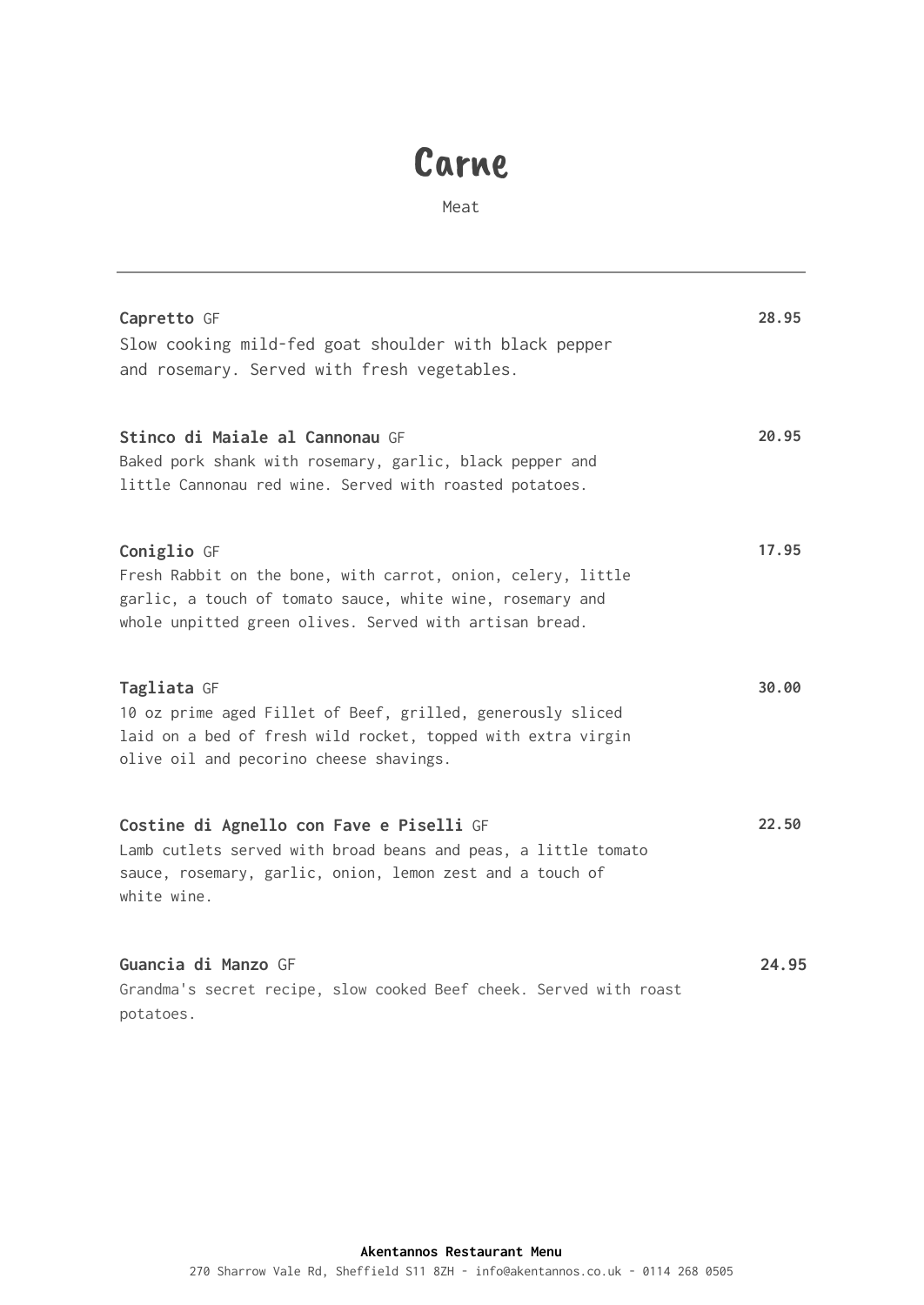## Pesce

Fish

| Zuppa di Pesce GF<br>A delicious Mediterranean stew, made with a colourful mixture<br>of fish and shellfish, flavoured with tomato, lemon zest,<br>thyme and a little chilli. Served with rustic bread.                                                   | 28.00   |
|-----------------------------------------------------------------------------------------------------------------------------------------------------------------------------------------------------------------------------------------------------------|---------|
| Filetto di Branzino alla Vernaccia GF<br>Pan-fried fillet of sea bass served with prawn & baby prawns,<br>spring onion, cherry tomatoes, lemon zest, flaked almonds,<br>little Vernaccia white wine and basil oil.<br>Served with fresh mixed vegetables. | 21.00   |
| Salmone Aromatizzato GF<br>Pan-fried fillet of fresh salmon, marinated with extra virgin<br>olive oil, basil, garlic, rosemary, thyme,<br>lemon zest. Topped with grilled asparagus.<br>Served with fresh mixed vegetables.                               | 19.95   |
| Gamberoni GF<br>Shell on king prawns flavoured with little garlic,<br>sun-dried tomato, fresh chilli, lemon zest, parsley<br>and Vermentino wine sauce.                                                                                                   | 22.00   |
| Polpo, Gamberone & Branzino alla Piastra GF<br>Grilled sea bass, king prawn and octopus tentacle on creamy<br>potatoes & leek and roasted potatoes.                                                                                                       | £ 24.95 |

✶ **All the fish served at Akentannos is bought fresh daily and may, therefore, be subject to availability.**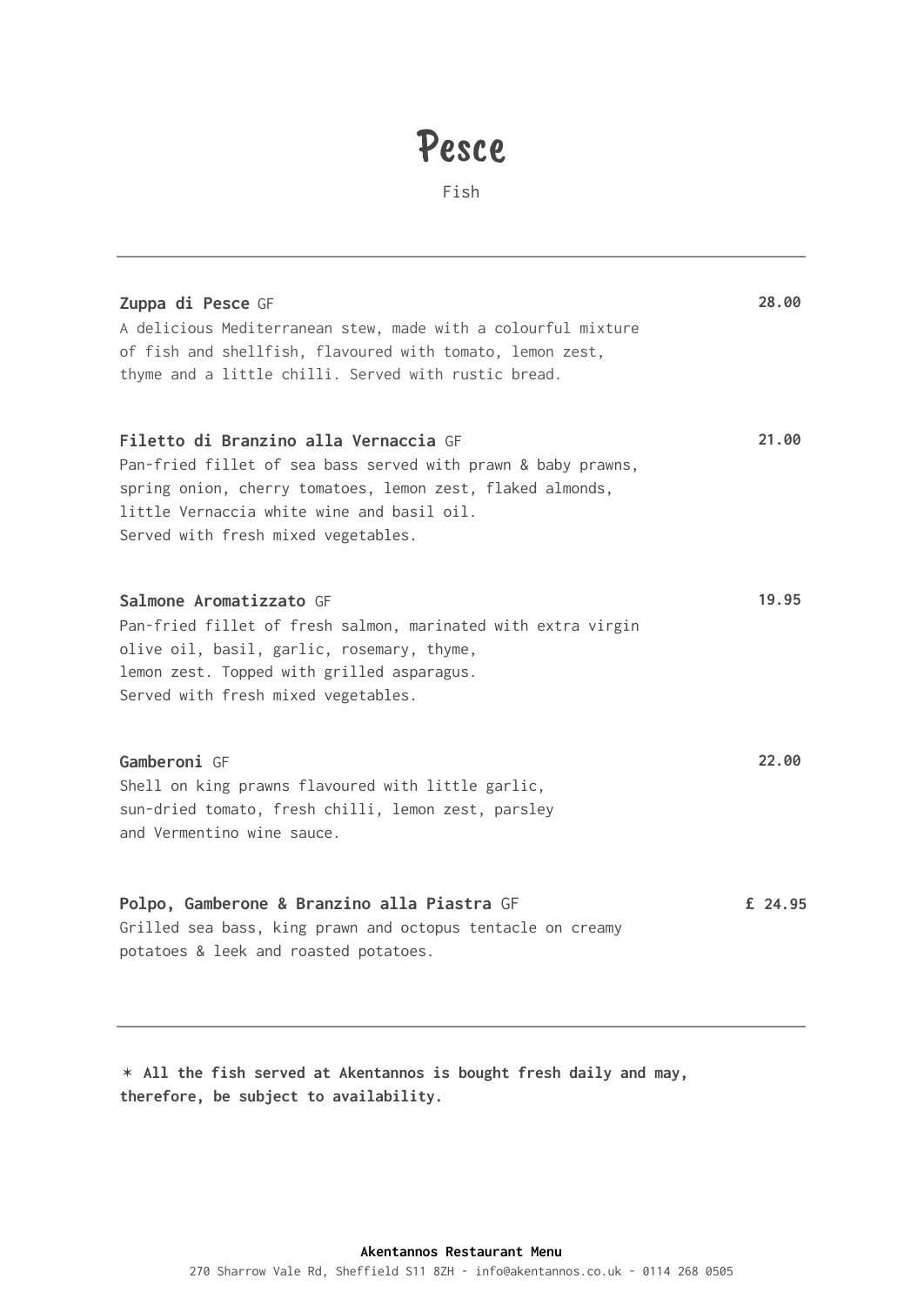### Contorni

Side dishes

| Patatine Fritte GF V Vg<br>Homemade hand-cut fries                                                                                                | 4.00 |
|---------------------------------------------------------------------------------------------------------------------------------------------------|------|
| Patate al Rosmarino GF V Vg<br>Roast rosemary potatoes                                                                                            | 4.00 |
| Melanzane alla Sassarese GF V Vg<br>Baked aubergines with garlic, cherry tomato,<br>parsley and little chilli.                                    | 4.90 |
| Verdure di Stagione GF V Vg<br>Seasonal vegetables                                                                                                | 4.50 |
| Insalata Mista/Verde GF V Vg<br>Mixed/Green salad                                                                                                 | 4.50 |
| Carciofi e Patate GF V Vg<br>Pan-fried artichokes and potatoes, sun-dried tomatoes, garlic,<br>little chilli, parsley and extra virgin olive oil. | 5.95 |
| Rucola Pecorino & Noci GF V<br>Rocket leaves, walnuts and pecorino cheese shavings,<br>extra virgin olive oil and balsamic reduction.             | 5.95 |
| Portion of Rustic Bread V                                                                                                                         | 2.50 |

#### **Important**

Some of our menu items contain nuts, gluten, seeds and other allergens. Therefore there maybe some risk that traces of these could be in any dish served here. Please discuss with your server if you have any concerns or allergies so we can ensure the safety of your meal. We are happy to help you with any dietary requirements or just simply modifying a dish to your liking.

#### **Akentannos Restaurant Menu**

270 Sharrow Vale Rd, Sheffield S11 8ZH - [info@akentannos.co.uk](mailto:info@akentannos.co.uk) - 0114 268 0505